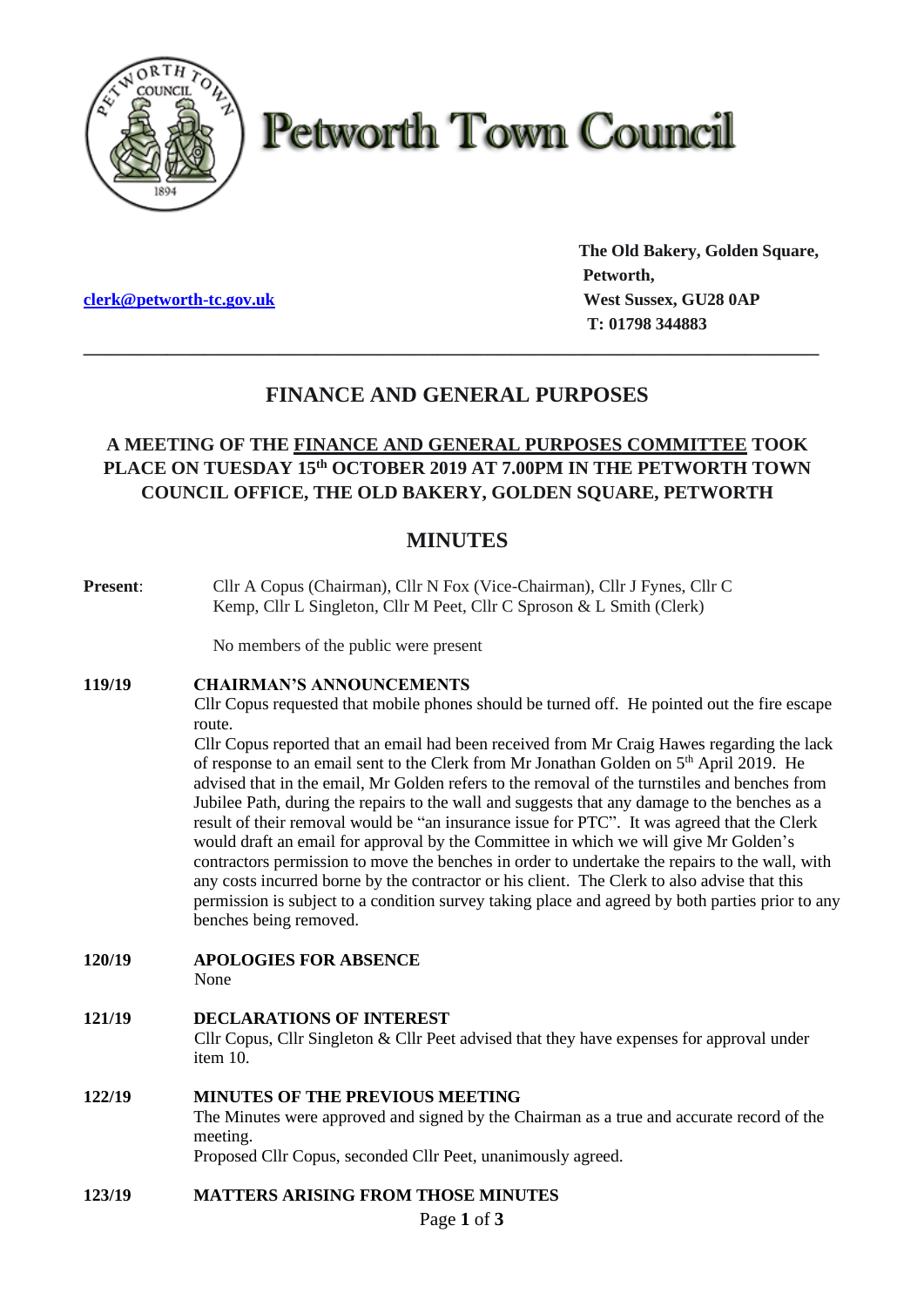Cllr Copus advised that Chichester District Council have now been invoiced for the cemetery maintenance income, however it has not yet been received.

Cllr Copus reported that a response has been received from Nat West regarding the £5 error and the issue identified as being an error on a cheque received from Tiffins Tea Rooms. The Clerk was asked to return £5 cash to Tiffins Tea Rooms as they have overpaid for their stall at the Christmas Event.

Cllr Copus advised that Cllr Singleton needs to take 2 forms of ID to the bank in order to complete the set up of the new mandate.

Cllr Copus reported that despite a request for the monies owed from Petworth Marquee Hire and the threat of legal action, the debt has not yet been paid. The Clerk was asked to undertake the small claims process online.

#### **124/19 PUBLIC PARTICIPATION SESSION**

No members of the public were present

#### **125/19 SEPTEMBER 2019 ACCOUNTS**

Cllr Copus presented the detailed income and expenditure statement which showed, at this six month stage of the year, that overall we are within the budget with expenditure being incurred below the annual run rate.

Cllr Copus reported that a response to our recent letter to Peninsula advising of our dissatisfaction at the term of the renewed contract has not yet been received.

Cllr Copus asked the Clerk to establish whether a rebate is due from Flude Commercial. Cllr Copus reported that he and the Clerk will undertake a forecasting exercise prior to the next meeting given that we have some relatively significant expenditure coming up in the near future.

#### **126/19 BANK RECONCILIATION AS AT END SEPTEMBER 2019**

The current account and reserve account bank statements had been reconciled to the accounting system balances. The 2 statements were initialled as reconciled by Cllr Kemp.

#### **127/19.1 UPCOMING COSTS**

Traffic Works:

A discussion took place regarding the proposed traffic works and it was agreed that Cllr Copus would request clarification on priorities and prices from Cllr Scallon ahead of the upcoming Full Council meeting.

**127/19.2** Christmas Event 2019: Cllr Copus proposed that 10 new lights are purchased at a cost of £930. This was seconded by Cllr Kemp and unanimously agreed.

#### **127/19.3** Town Council Mobile Phone:

Cllr Kemp advised that the current Town Council mobile isn't fit for purpose and proposed an upgrade to the handset at an additional cost of £25 per month. It was agreed that as this was an unbudgeted cost, it would be recommended to Full Council at the upcoming meeting.

**127/19.4** Poppy Appeal Wreath Donation: Cllr Copus proposed a donation of £50 for this year's Poppy Appeal. This was seconded by Cllr Peet and unanimously agreed.

#### **128/19 INVOICES FOR APPROVAL -** list attached Having considered the invoices received, Cllr Copus proposed that these should be approved, seconded Cllr Singleton with all in agreement. Cllr Copus asked the Clerk to establish why there has been an increase in the monthly payment to Peninsula. Cllr Kemp asked the Clerk to send an invoice to Petworth Business Association to cover the cost of the 4 new Car Park instruction signs.

#### **129/19 ELECTRONIC PAYMENTS**